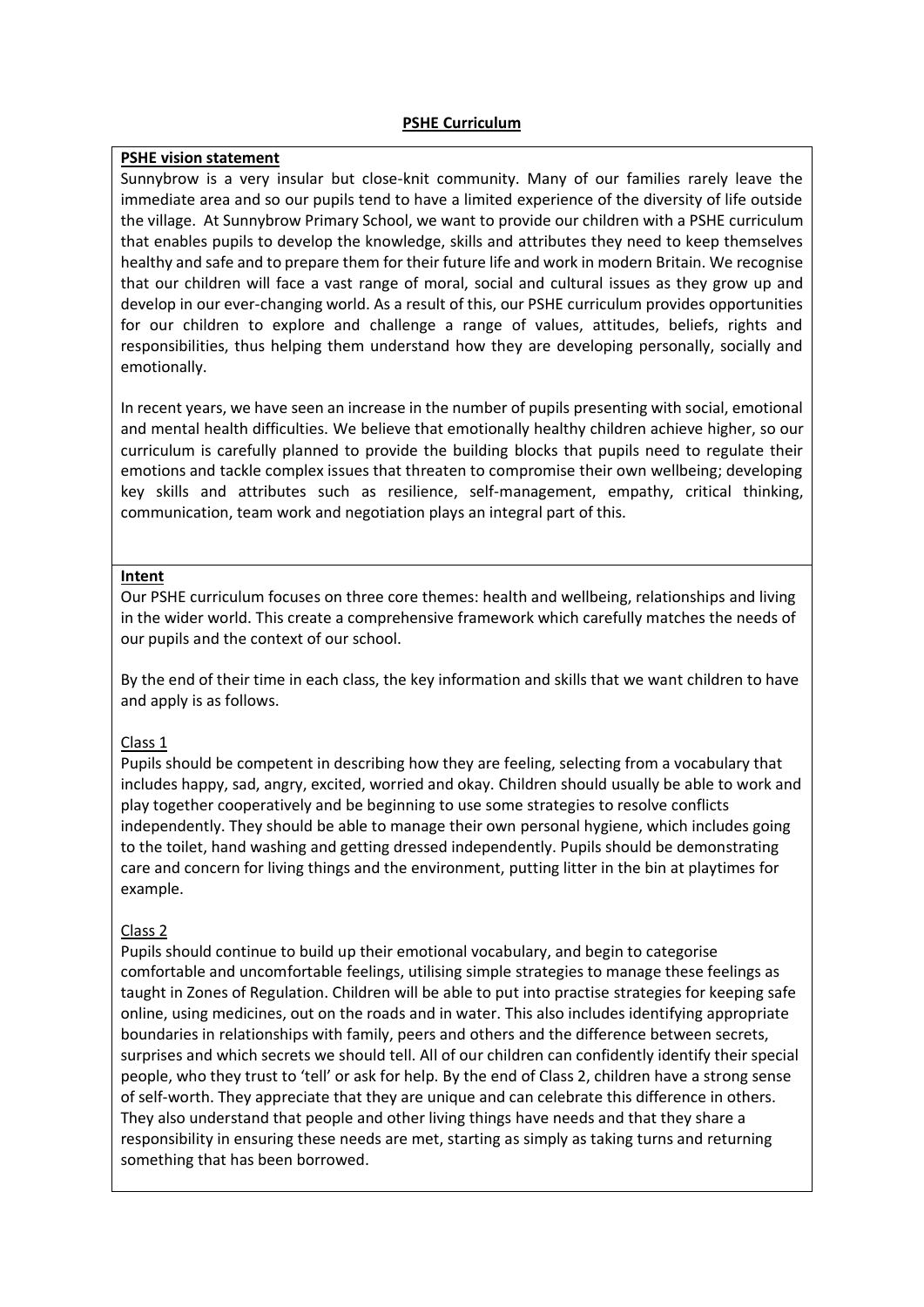# Class 3

Pupils continue to develop their understanding and awareness of emotions and feelings and apply this to dealing with changes and loss. They have a firm understanding of what positively and negatively affects their physical, mental and emotional health, which includes exploring the role of the media. By the end of Class 3, children will have built on the strategies they need to keep physically and emotionally safe, which includes strategies for resisting pressure to do something dangerous or unsafe. Pupils are developing an understanding of what constitutes a healthy relationship, whether that be with family or friends and are becoming more independent in dealing with minor conflict or disagreements as they arise within these relationships. They understand the difference between 'privacy' and 'keeping something confidential or secret' and are confident at identifying when it is right to break a confidence or share a secret. Leaving Class 3, children continue to be respectful towards the wide range of people they meet and celebrate diversity. They can utilise the language related to racism, stereotypes, equalities, homophobia and diversity and are developing an understanding about rules and laws and how they are vital in protecting us.

## Class 4

On leaving Class 4, children are equipped with the strategies they need to support their own positive social, emotional and mental health. They have a deeper understanding of risk and are becoming confident in recognising, predicting and assessing risks in different situations and deciding how to manage them responsibly. They know how and where to report concerns or abuse, are becoming more confident at recognising who they can trust or when relationships make them feel uncomfortable and have the vocabulary to do this. Pupils know how their body will change physically and emotionally during puberty. They recognise how images in the media do not always reflect reality and can affect how people feel about themselves. In Class 4, children build on their understanding and appreciation of diversity in society and recognise the consequences of discrimination, teasing, bullying and aggressive behaviours, responding to them and knowing where to ask for help. Pupils resolve differences by looking at alternatives, seeing and respecting 'others' points of view, making decisions and explaining choices.

#### **Implementation**

After seeking advice, we have developed a 'spiral' curriculum for our whole-school, which builds on knowledge, skills and understanding year upon year. Objectives are based around three core themes: Relationships, Healthy Living and Living in the Wider World. This makes it easier to plan clear progression across the year groups and ensures that we have a comprehensive framework which is carefully matched to the needs of our pupils and context of our school.

We value the importance of PSHE lessons and recognise their pivotal role in developing positive social, emotional and mental health within our children. In the past, PSHE lessons have often been squeezed out to make way for other subjects or have been quick time-filler activities. For these reasons, we have changed our whole-school timetable and Friday is now a day dedicated to PSHE, P.E. and Zones of Regulation work.

We teach a one-hour lesson of PSHE every week. Long-term objectives are broken up into smaller developmental steps which are planned for on a medium term plan. Lessons follow a three-part structure, starting with a 'warm-up' game or activity. This helps to settle the children and reestablish the classroom culture for these sessions, which are based around trust, safety, mutual respect and confidentiality. In PSHE sessions, we tackle sensitive and controversial topics and our children must feel comfortable enough to partake in these. There then follows a 'main-input', which also addresses some key subject-specific skills and ends with an opportunity for reflection. Learning and development in PSHE is very person-specific and cannot be assessed in conventional